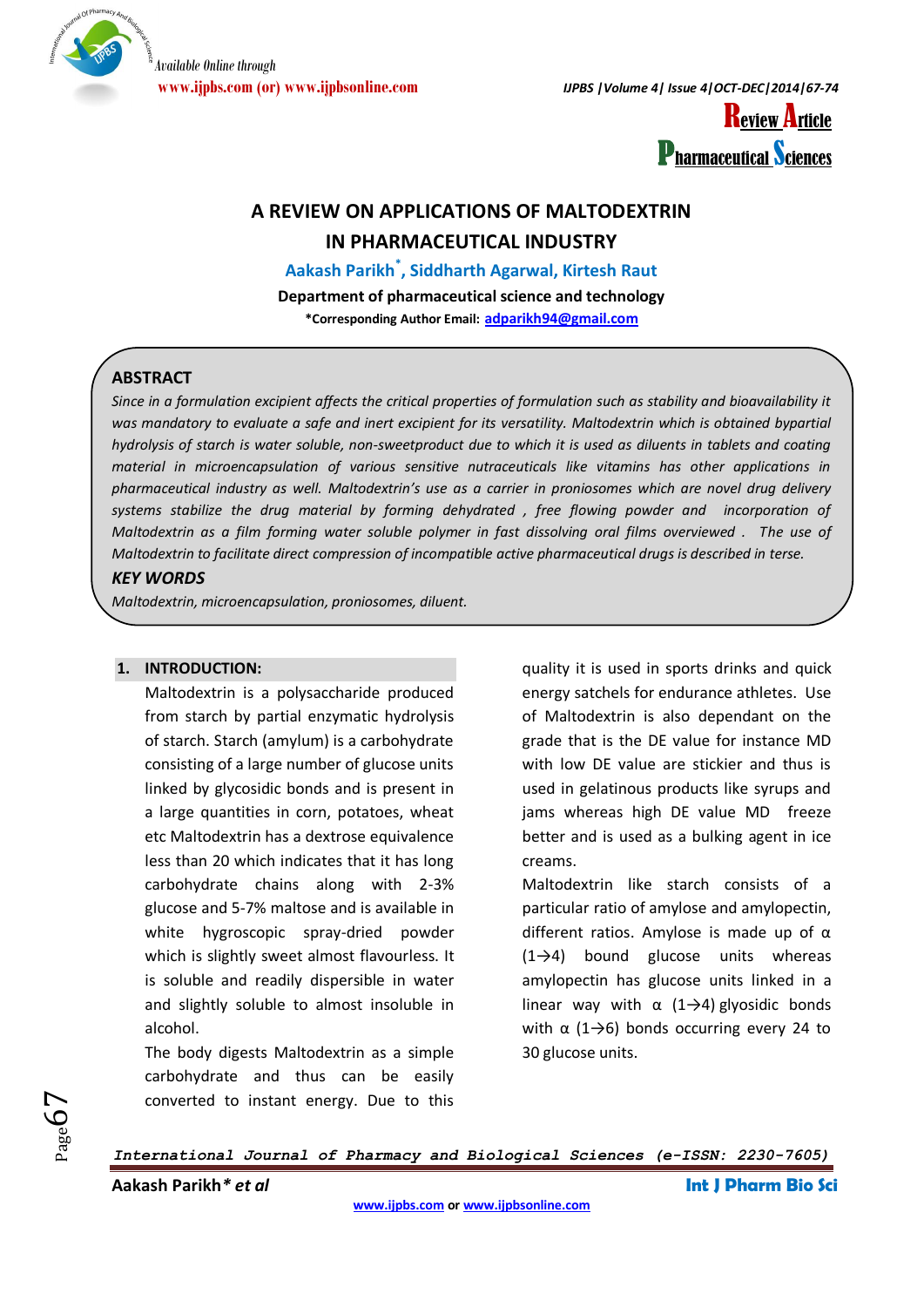

#### **Brief overview of uses of Maltodextrin:**

### 1. **Proniosomes**:

The main aim of novel drug delivery is to achieve targeted and controlled drug release. The encapsulation of drug in a vesicle sustains drug action at a sustained rate and maintains an effective drug concentration level at the same time reduces the number of undesirable effect[\[1\]](#page-6-0). Encapsulation of drug also enables to prolong the duration of drug release in systemic circulation and reduce toxicity by increasing the selectivity. One of the major advantages of vesicular drug delivery is the ability to deliver drug into the deeper layer of the skin in this way it bypasses hepatic first-pass effect and provides better compliance[\[1\]](#page-6-0). The vesicles passes through skin layer mainly because bilayer act on stratum corneum in the skin which is the rate limiting. Liposomes which are bilayered lipid vesicles constituting cholesterol and phospholipids have shown potential in overcoming the stratum corneum layer in

#### **www.ijpbs.com (or) www.ijpbsonline.com** *IJPBS |Volume 4| Issue 4 |OCT-DEC|2014|67-74*

the skin. But the major drawback associated with aqueous dispersions of liposomes is the tendency to aggregate or fuse and susceptibility to hydrolysis and oxidation. Non-ionic surfactant based vesicles known as niosomes are viewed as an alternative potential drugs delivery system to conventional liposomes. Niosomes or nonionic surfactant vesicles are microscopic lamellar structure which can administer both hydrophilic and hydrophobic drugs[\[2,](#page-6-1) [3\]](#page-6-2). Proniosomes are dry, free flowing, water soluble carrier particles which are coated with surfactant and can from niosomal dispersion on subsequent hydration with hot water. This avoids the problems related to aqueous niosomal dispersion especially leaking, aggregation and fusion. Moreover proniosomes are stable during sterilization as well as storage .Thus distribution, ease of transfer and storage stability make proniosomes a promising novel delivery system[\[4-6\]](#page-6-3).

### **Table 2: Materials used for preparation of proniosomes [\[4,](#page-6-3) [7\]](#page-6-4)**

| Ingredient           | <b>Role</b>                       | <b>Example</b>  |
|----------------------|-----------------------------------|-----------------|
| Surfactant           | Increases drug influx across skin | Span 20, 40, 60 |
| Penetration enhancer | Better penetration of the drug    | Lecithin        |
| Stabilizer           | Prevents drug leakage             | Cholesterol     |
| Carrier              | Drug entrapment                   | Maltodextrin    |

### **METHODS OF PREPARATION**

#### **1. Slurry method:**

Slurry is formed by addition of the carrier such as Maltodextrin and solution of surfactant such as span 20 or 40 in a round bottomed flask. Solvent is evaporated using rotary flash evaporator at decreased pressure of and vacuum to form a free flowing dry powder. Powder which is obtained is stored in a sealed container at 4°C [\[8\]](#page-6-5).

### **2. Slow spray coating**

A solution of cholesterol and surfactant is prepared and sprayed into a round bottom flask containing carrier which is attached to a rotary evaporator. The evaporator has to be completely emptied and rotating flask can be rotated in water bath under vacuum at 65-70  $\mathrm{^0C}$  for 15 – 20 min. The evaporation should be continued until a completely dry powder is obtained [\[4,](#page-6-3) [9\]](#page-6-6). **Role of Maltodextrin:** 

*International Journal of Pharmacy and Biological Sciences (e-ISSN: 2230-7605)*

**Aakash Parikh***\* et al* **Int J Pharm Bio Sci**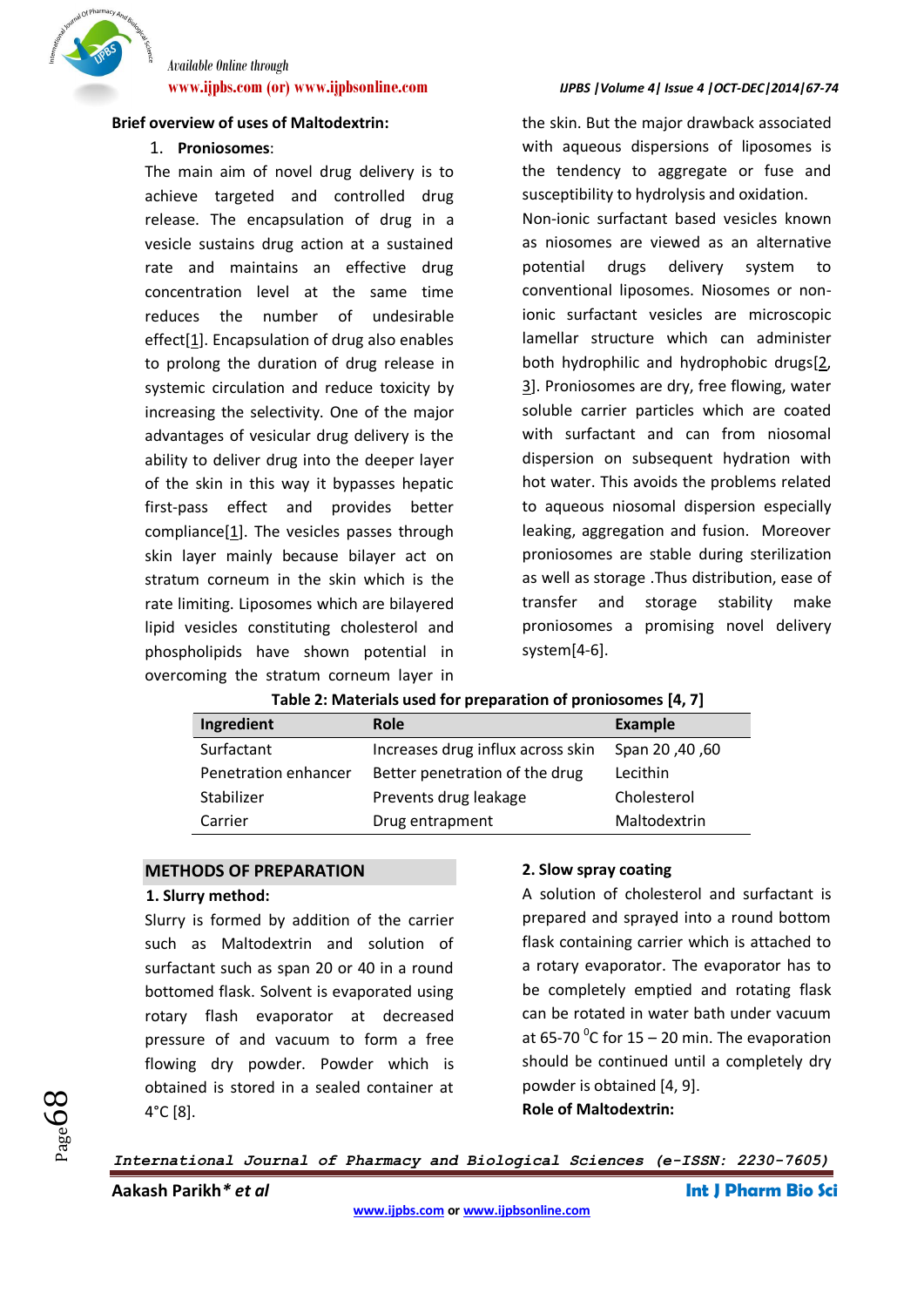

The use of Maltodextrin as a carrier in proniosomes imparts flexibility in the ratio of surfactant used and other excipients which are incorporated. Maltodextrin although a polysaccharide has minimal solubility in organic solvents and thus it is possible to coat the Maltodextrin particles by simply adding surfactant in organic solvent. For drugs where encapsulation efficiency is affected negatively by Maltodextrin , the concentration can be minimized for producing proniosomes with greater surface loading[\[4\]](#page-6-3)[\[10\]](#page-6-7). Optimum entrapment efficiency can be obtained by using Maltodextrin and surfactant in the equal ratios[\[5\]](#page-6-8).

Maltodextrin does not interfere with the drug and thus is comparatively less tedious as compared to other carriers such as sorbitol. In addition low solubility of Maltodextrin in organic solvents an additional advantage because when carriers are soluble in organic solvents it is mandatory to repeat the process until desired surface loading has been achieved. The circular Maltodextrin particles proves to be a vital plus point because circular shape means higher surface area which results in a thin layer of surfactant thereby making the process of rehydration all the more efficient[\[7\]](#page-6-4) . The maximum loading limit which permits efficient hydration of the surfactant coating is 3.3 grams surfactant per gram of carrier or 8 mmol/L surfactant per gram of carrier[\[2\]](#page-6-1).

#### **1. Microencapsulation:**

Microencapsulation is a process in which tiny particles or droplets are surrounded by a coating to give small capsules. A microcapsule is a small sphere with a uniform wall around it and the material inside the microcapsule is referred to as the

#### **www.ijpbs.com (or) www.ijpbsonline.com** *IJPBS |Volume 4| Issue 4 |OCT-DEC|2014|67-74*

core or internal phase whereas the wall is sometimes called a shell or coating [\[11\]](#page-6-9) .

#### **Reasons for microencapsulation[\[12,](#page-7-0) [13\]](#page-7-1):**

- 1. Taste the mask of bitter core
- 2. Reduce reactivity of core with environment
- 3. Controlled release of core drug material
- 4. Improved processing and texture
- 5. Enhanced solubility

#### **Manufacturing techniques [\[14\]](#page-7-2):**

The application of spray-drying process in microencapsulation involves few basic steps: preparation of the dispersion or emulsion to be processed, homogenization of the dispersion, atomization of the mass into the drying chamber and separation using cyclone bags.

**1. Concentration:** Feedstock is concentrated prior to introduction into the spray dryer. It consists of carrier material (Maltodextrin) and the material to be encapsulated (e.g.: nutraceuticals such as vitamins) along with an emulsifying agent. The ratio of encapsulant to carrier is 1:4 but this can be optimized for each individual ingredient.

**2. Atomization:** The oil-in-water emulsion which is obtained is then atomized into a heated air stream which is supplied to the drying chamber and the evaporation of the solvent, usually water, consequently leads to the formation of microcapsules. As the sprayed particles fall through the gaseous medium, they form a spherical shape with the oil encased in the aqueous phase.

**3. Separation:** Electrostatic precipitators, cyclones and bag filters may be used for the

*International Journal of Pharmacy and Biological Sciences (e-ISSN: 2230-7605)*

**Aakash Parikh***\* et al* **Int J Pharm Bio Sci**

 $P_{\text{age}}$ 05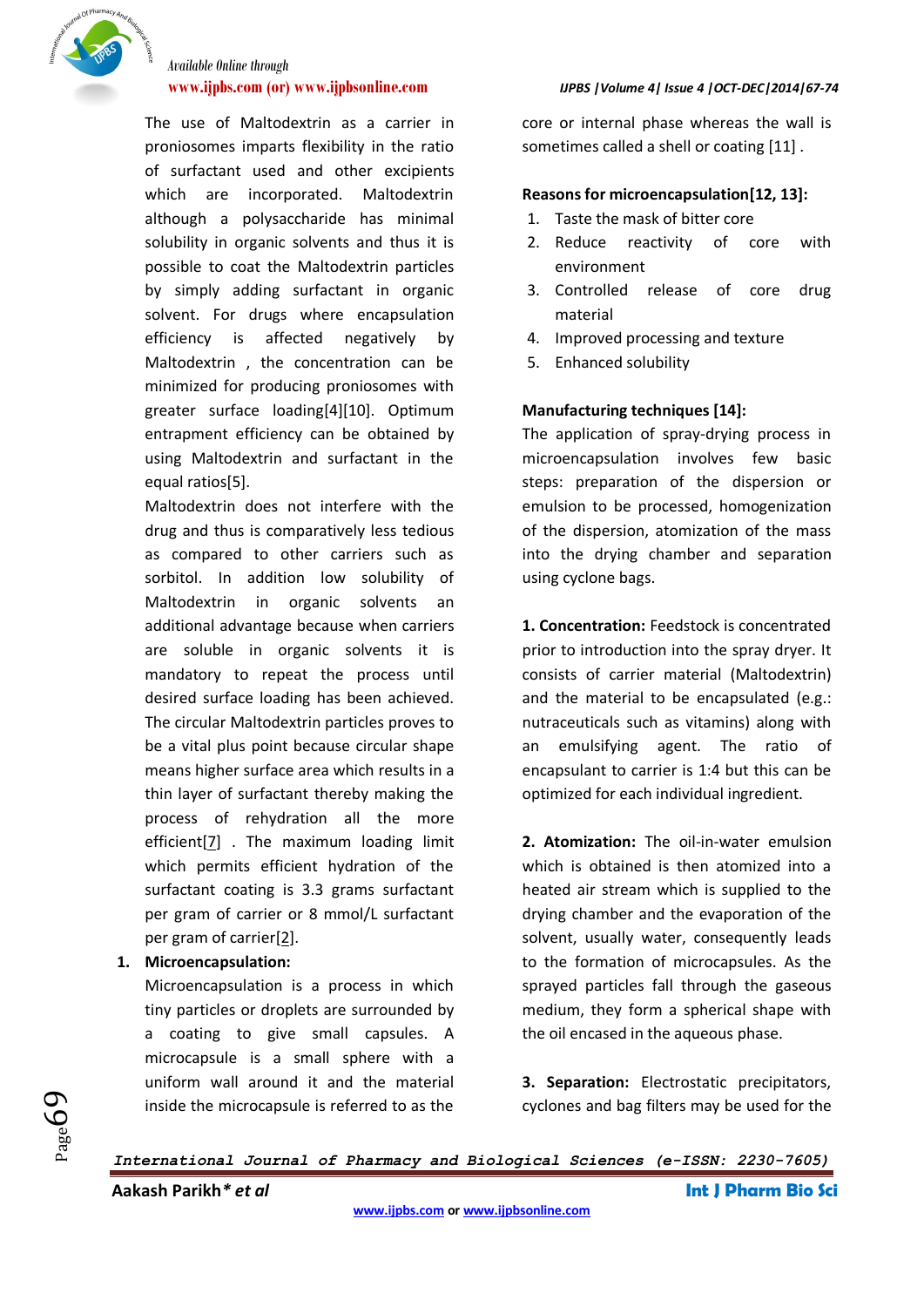

final separation stage. Wet Scrubbers are often used to purify and cool the air so that it can be released to atmosphere.

#### **Maltodextrin as encapsulating material**

Maltodextrin is considered as good coating material because it exhibits low viscosity at high solids contents and also shows good water solubility. In addition, it is known that polysaccharides having gelling properties and stabilizes emulsions towards flocculation as well as coalescence. Maltodextrin samples show the highest retention of flavour because they could be dispersed in water up to 35.5% of the solution without haze formation.

Maltodextrin based micro particles containing up to 1% iodine were stable for periods up to 12 months under a temperature of 40 $\degree$ C. The use of a 10:1 Maltodextrin /Pectin weight ratio (11% w/v) led to encapsulate 3% w/v polyphenol-rich extracts and formed stable powders. This combination with pectin may be a useful replacement of the Maltodextrins-alone carrier. Even under harsh storage conditions, neither the bioactive polyphenols nor moisture content of the particles or the antioxidant activity appeared significantly modified. The maltodextrin/pectin matrix is able to mask the unpleasant smell of the extracts and the product is rapidly soluble in water. Maltodextrins were found to be effective in protecting the carotenoids of paprika oleoresin as well. Maltodextrins along with whey proteins were reported as effective wall materials for microencapsulation of ethyl caprylate. Moreover its combination with emulsifier Tween 80 encapsulated a higher amount of bixin than only maltodextrin[\[15-17\]](#page-7-3) .

#### **www.ijpbs.com (or) www.ijpbsonline.com** *IJPBS |Volume 4| Issue 4 |OCT-DEC|2014|67-74*

#### **2. Fast dissolving films:**

Research is continuously going on for providing a viable alternative dosage form for paediatrics, geriatrics and bedridden people for a more patient complaint dosage form. For this purpose oral disintegrating dosage has been developed especially tablets dispersible in water has been widely used. However some of the disintegrants which are a part of tablets may remain on the tongue and may prove to be a problem to swallow for patients suffering from aphagia or dysphagia[\[18,](#page-7-4) [19\]](#page-7-5) .

Mouth dissolving thin oral films which has been gaining prominence in the pharmaceutical field consists of thin film of thickness (approximately 320µm) which disintegrates in less than a minute with the help of saliva without drinking or chewing [\[20\]](#page-7-6). The unique feature about the film is that it is extremely thin, elegant and is available in various shapes and sizes. There is no water needed to administer since it wets with the help of saliva and thus it a convenient way of administering drug without the need for a trained personnel thereby increasing patient compliance. Besides that due to excellent mucoadhesion of the thin film there is no danger of choking as observed in the case of tablets. These films are also cheaper to manufacture as compared to normal orally disintegrating tablets which are manufactured by expensive lyophilisation process .Thus above qualities along with taste masking , enhanced drug stability, fast disintegration followed by rapid release and cheaper cost of manufacturing as compared to OD tablets makes it one of the most promising way to administer drug[\[19,](#page-7-5) [21\]](#page-7-7).

Though there are many advantages there are a certain drawbacks related to the films.

*International Journal of Pharmacy and Biological Sciences (e-ISSN: 2230-7605)*

**Aakash Parikh***\* et al* **Int J Pharm Bio Sci**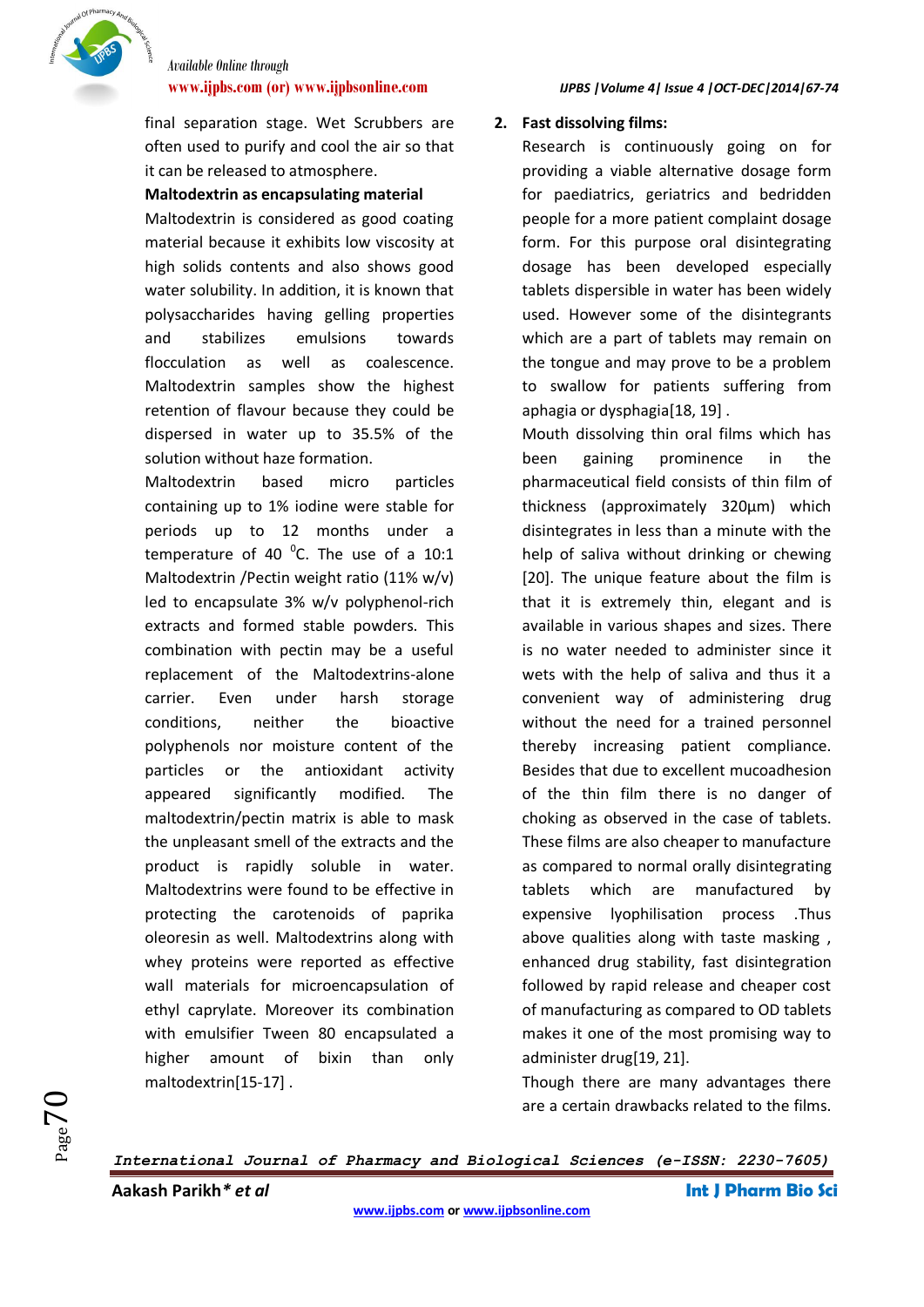

The major disadvantage of the films is that high doses cannot be incorporated as well as the drugs unstable at buccal pH have to be avoided. Moreover the drugs which irritate oral mucosa cannot be administered

**www.ijpbs.com (or) www.ijpbsonline.com** *IJPBS |Volume 4| Issue 4 |OCT-DEC|2014|67-74*

by this route. Special attention has to be given to the masking of taste of bitter drug as well as to the packaging of the films because the films have to be protected from water contact [\[22\]](#page-7-8).

| Table 1 : Typical composition of a thin fast dissolving film[19, 22, 23] |  |  |  |
|--------------------------------------------------------------------------|--|--|--|
|                                                                          |  |  |  |

| Ingredient            | Concentration (%w/v) | <b>Examples</b>     |
|-----------------------|----------------------|---------------------|
| <b>API</b>            | $1 - 25%$            | <b>Nicotine</b>     |
| Water soluble polymer | 40-50%               | Maltodextrin        |
| Plasticizer           | $0 - 20%$            | Glycerine           |
| Saliva Stimulant      | $2 - 6%$             | Citric Acid         |
| Flavouring agent      | $0 - 40%$            | Peppermint, Menthol |

#### **Methods of Film preparation:**

**1. Hot melt extrusion :** 

In hot melt extrusion method firstly the drug is mixed with carriers in solid form. Then the mixture is melted by the extruder having heaters which causes complete evaporation of solvent. Finally the melt is shaped in to films by the dies. There are a few benefits of this technique over others such mainly because of fewer unit operations, better content uniformity and anhydrous process, low air entrapment and easy scale up. There is also improved bioavailability of poorly soluble drugs and also better content uniformity. However there are a certain drawbacks such as use of high temperatures may degrade drugs which are thermo labile and high temperature needs high power input. [\[24\]](#page-7-10)

### **2. Solvent Casting[\[25\]](#page-7-11) :**

In this method water soluble polymer is dissolved in water along with other water soluble excipients. The solution is mixed with a suitable solvent used to solubilize drug and the resulting solution is then mixed, stirred and casted on to a petri plate followed by drying.

#### **Role of Maltodextrin:**

Maltodextrin acts as a film forming water soluble polymer and is the most vital and major component in the formulation (40 – 50 % w/v). It imparts tensile strength and good mouth feel to the film and the amount of polymer used decides the robustness of the film. The major advantage of using maltodextrin is its cost and availability as compared to other polymers especially Pullulan, a glucan consisting of maltotrioseunits, which was first used to make edible films[\[26\]](#page-7-12). Maltodextrin with low DE value has shown to impart flexibility and reduce cracking of the films[\[27\]](#page-7-13). Maltodextrin with DE value 12 along with 16-20%w/w has been proposed to produce fast dissolving films. However it has been found that certain taste masking agents have negative impact on the tensile strength of the film especially mint which causes an increase in stiffness in maltodextrin films. But this effect can be reversed by varying the

*International Journal of Pharmacy and Biological Sciences (e-ISSN: 2230-7605)*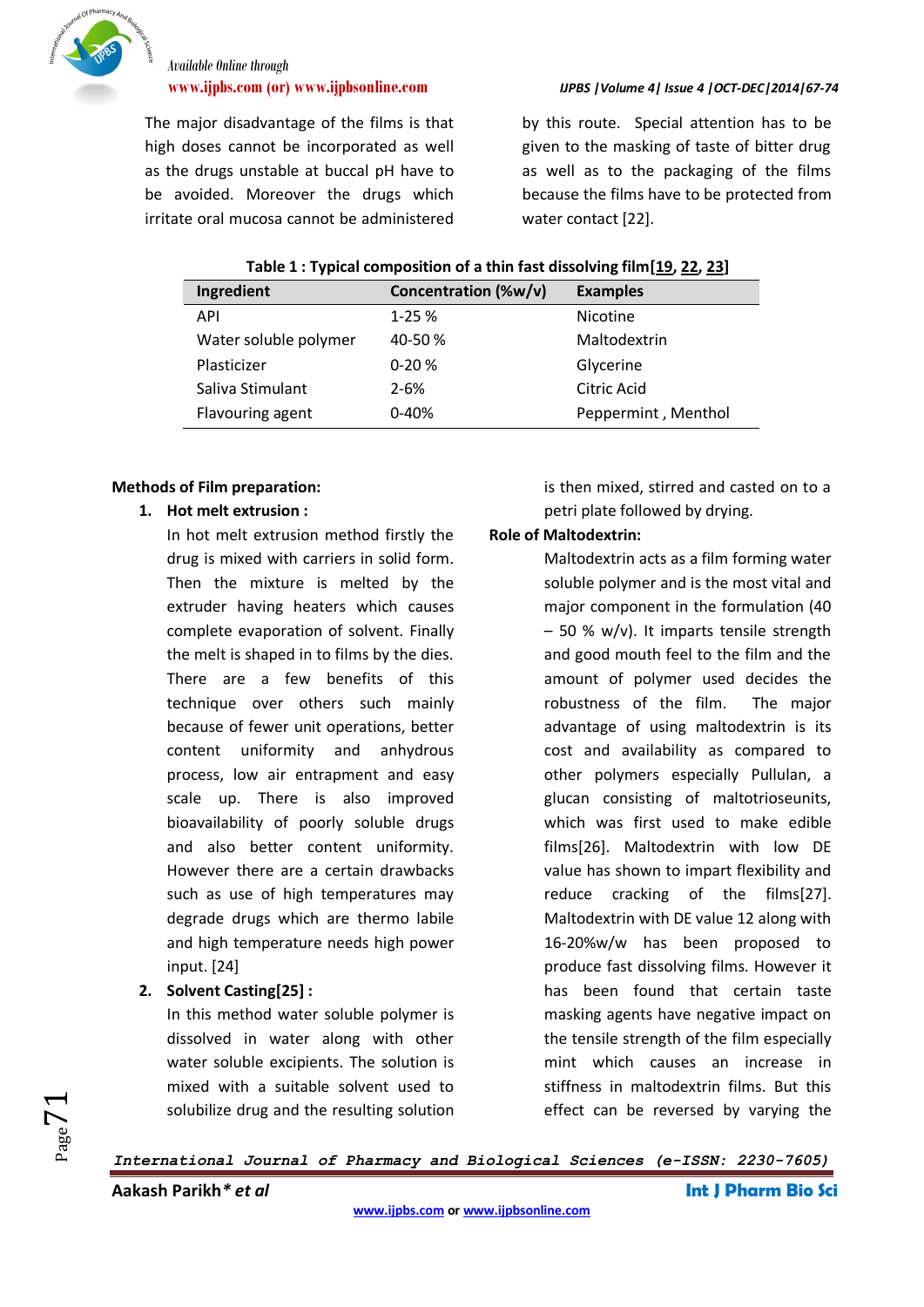

amount of glycerine content or by using maltodextrin of different molecular weight[\[28\]](#page-7-14). Moreover high drug loading capacity can be achieved in films made by maltodextrin using hot melt extrusion as the manufacturing technique[\[20\]](#page-7-6).

### **3. Diluent:**

Tablet is the most widely used dosage form existing today because of its convenience in terms of selfadministration and ease in manufacturing. In order to facilitate tablet handling during manufacture and to achieve targeted content uniformity, the size of the tablet should be kept above 2-3 mm and weight of tablet above 50 mg. Many potent drugs have low dose (for e.g. diazepam, clonidine hydrochloride) in such cases diluents provide the required bulk of the tablet when the drug dosage itself is inadequate to produce tablets of adequate weight and size.

Maltodextrins derived from starch are ideal candidate as a diluent in tablets as well as capsules. Due to its colourless and flavourless characteristics they are preferred over others and have been widely used in pharmaceutical industry. Besides acting as diluent Maltodextrin can be co-processed with other excipients to make API direct compression compatible.

#### **4. Co-spray drying [\[29\]](#page-7-15):**

One of the major roles of Maltodextrin is in allowing direct compression of tablets. Direct compression is the preferred method for the preparation of tablets however it has been estimated that not more than 20 % of the active pharmaceutical ingredients (API) can be processed into tablets via direct

#### **www.ijpbs.com (or) www.ijpbsonline.com** *IJPBS |Volume 4| Issue 4 |OCT-DEC|2014|67-74*

compression since the majority of API lack the flow ability, cohesion or lubricating properties required for direct compression. Therefore one has to resort to other granulation techniques (dry or wet) to achieve API/excipient agglomerates with desired properties for compression. This involves several processing steps such as drying, mixing, granulation and again drying. Also different equipment is needed and numerous written procedures have to be followed and extensive downstream testing for powder homogeneity / segregation. In addition, wet granulation is a batch process and scaling-up of this technique is a labor-intensive and timeconsuming process.

Co-spray drying a mixture of polysaccharide such as Maltodextrin and API along with monosaccharide polyols (eg: erythritol , mannitol ) provides an alternative method to obtain a fully continuous process without granulation, milling and blending steps in between spray drying and compaction . Using this technique the number of unit operations is reduced, improving production efficiency and reducing costs, especially since spray drying is a technique which can be easily automated and equipped for in-line product analysis. Initial study which consisted of co-spray drying of drug with a single excipient. Various candidates were chosen for example lactose,xylitol,lactitol but among those promising result were obtained in case of Maltodextrin, mannitol and erythritol. The drug used as reference was acetaminophenol.

According to the statistical prediction the optimal formulation was: Drug (46.5%

*International Journal of Pharmacy and Biological Sciences (e-ISSN: 2230-7605)*

**Aakash Parikh***\* et al* **Int J Pharm Bio Sci**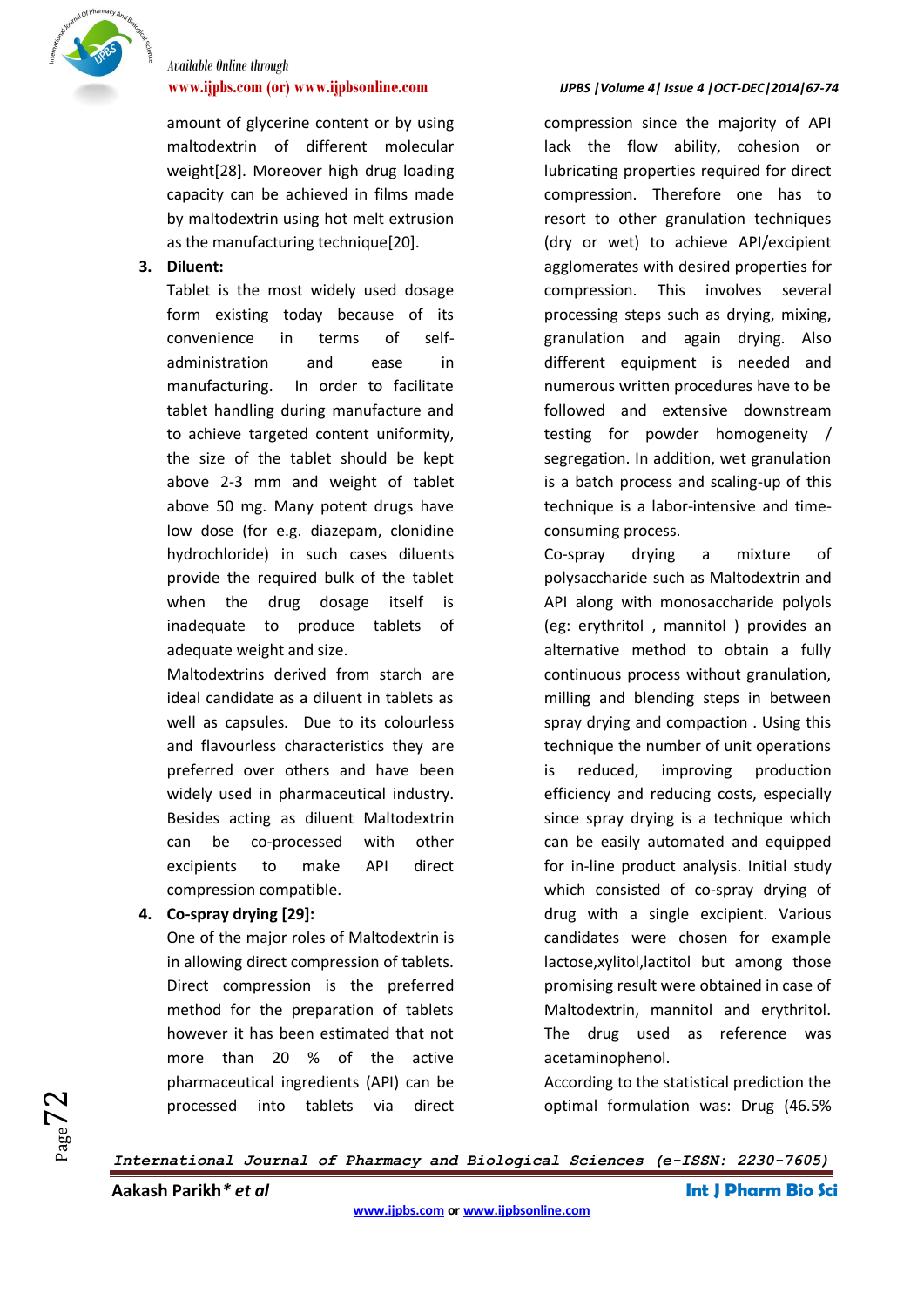

w/w) , Mannitol (11.6% w/w) , Erythritol ( 20.9% w/w) and Maltodextrin (13.9% w/w) . Co-processing API along with Maltodextrin has also shown to prevent capping and lamination. Mannitol and erythritol imparted sweetness and reduced the amount of calories. In addition almost all of the polyols can be consumed by diabetics without any significant increase in body glucose, insulin or lactic acid concentration unlike the conventional saccharides such as sucrose, glucose and lactose. Erythritol crystals are nonhygroscopic, which is suitable in tablets and dry powder aerosol formulations and Maltodextrin imparts tensile strength to the tablets.

Maltodextrin increases the drug compatibility for direct compression and along with erythritol; mannitol blended with 0.3% w/w colloidal silicon dioxide and 0.5% w/w magnesium stearate in addition to glidant and lubricant is a proven strategy to facilitate direct compression.Different grades of Maltodextrin have different effects on the end product since ratio of amylose to amylopectin differs in each grade. Generally grade with higher amylose content (>50 %) has negative effect on disintegration time and thus is not preferred for conventional tablets.

#### **CONCLUSION**

 $_{\rm Page}$ 73

Various applications of Maltodextrin are studied. Among all the carriers evaluated for proniosome Maltodextrin was found to provide more entrapment efficiency of drug. Further, Maltodextrin found to be safe and non-toxic, free flowing, poor solubility in the loaded mixture solution and good water solubility for

#### **www.ijpbs.com (or) www.ijpbsonline.com** *IJPBS |Volume 4| Issue 4 |OCT-DEC|2014|67-74*

ease of hydration. The film forming capacity and its ability to withstand high temperature it is used in fast dissolving oral films which is a convenient dosage form for paediatrics as well as geriatric. Maltodextrin can be used as a coating material to encapsulate nutraceutics such as vitamins. It being white,tasteless powder without having its own pharmacological activity enables it to be used extensively as a diluent as well as a co-processing excipient to make certain drugs direct compression compatible.

#### **REFERENCES**

- <span id="page-6-0"></span>1. Kaur, R., et al., *A REVIEW ON PRONIOSOME, A PROMISING CARRIER FOR DELIVERY OF DRUG ACROSS MEMBRANES.* 2014.
- <span id="page-6-1"></span>2. Blazek-Welsh, A.I. and D.G. Rhodes, *Maltodextrinbased proniosomes.* Aaps Pharmsci, 2001. 3(1): p. 1-8.
- <span id="page-6-2"></span>3. Uchegbu, I.F. and S.P. Vyas, *Non-ionic surfactant based vesicles (niosomes) in drug delivery.* International Journal of Pharmaceutics, 1998. 172(1): p. 33-70.
- <span id="page-6-3"></span>4. Kakar, R., et al., *Proniosomes: An emerging vesicular system in drug delivery and cosmetics.* Der Pharmacia Lettre, 2010. 2(4): p. 227-239.
- <span id="page-6-8"></span>5. Sudhamani, T., et al., *Formulation and evaluation of ibuprofen loaded maltodextrin based proniosome.* International Journal of Biopharmaceutics, 2010. 1(2): p. 75-81.
- 6. Hu, C. and D.G. Rhodes, *Proniosomes: a novel drug carrier preparation.* International journal of pharmaceutics, 1999. 185(1): p. 23-35.
- <span id="page-6-4"></span>7. Akhilesh, D., G. Faishal, and J. Kamath, *Comparative study of carriers used in proniosomes.* Int J Pharm Chem Sci, 2012. 3: p. 6-12.
- <span id="page-6-5"></span>8. Annakula, D., et al., *Provesicular drug delivery systems: An overview and appraisal.* Arch Appl Sci Res, 2010. 2(4): p. 135-46.
- <span id="page-6-6"></span>9. Solanki, A.B., J.R. Parikh, and R.H. Parikh, *Formulation and optimization of piroxicam proniosomes by 3 factor, 3-level Box-Behnken design.* AAPS PharmSciTech, 2007. 8(4): p. 43-49.
- <span id="page-6-7"></span>10. Sengodan, T., et al., *Formulation and evaluation of maltodextrin based proniosomes loaded with indomethacin.* Int J PharmTech Res, 2009. 1(3): p. 517- 23.
- <span id="page-6-9"></span>11. Gharsallaoui, A., et al., *Applications of spray-drying in microencapsulation of food ingredients: An overview.*

*International Journal of Pharmacy and Biological Sciences (e-ISSN: 2230-7605)*

**Aakash Parikh***\* et al* **Int J Pharm Bio Sci**